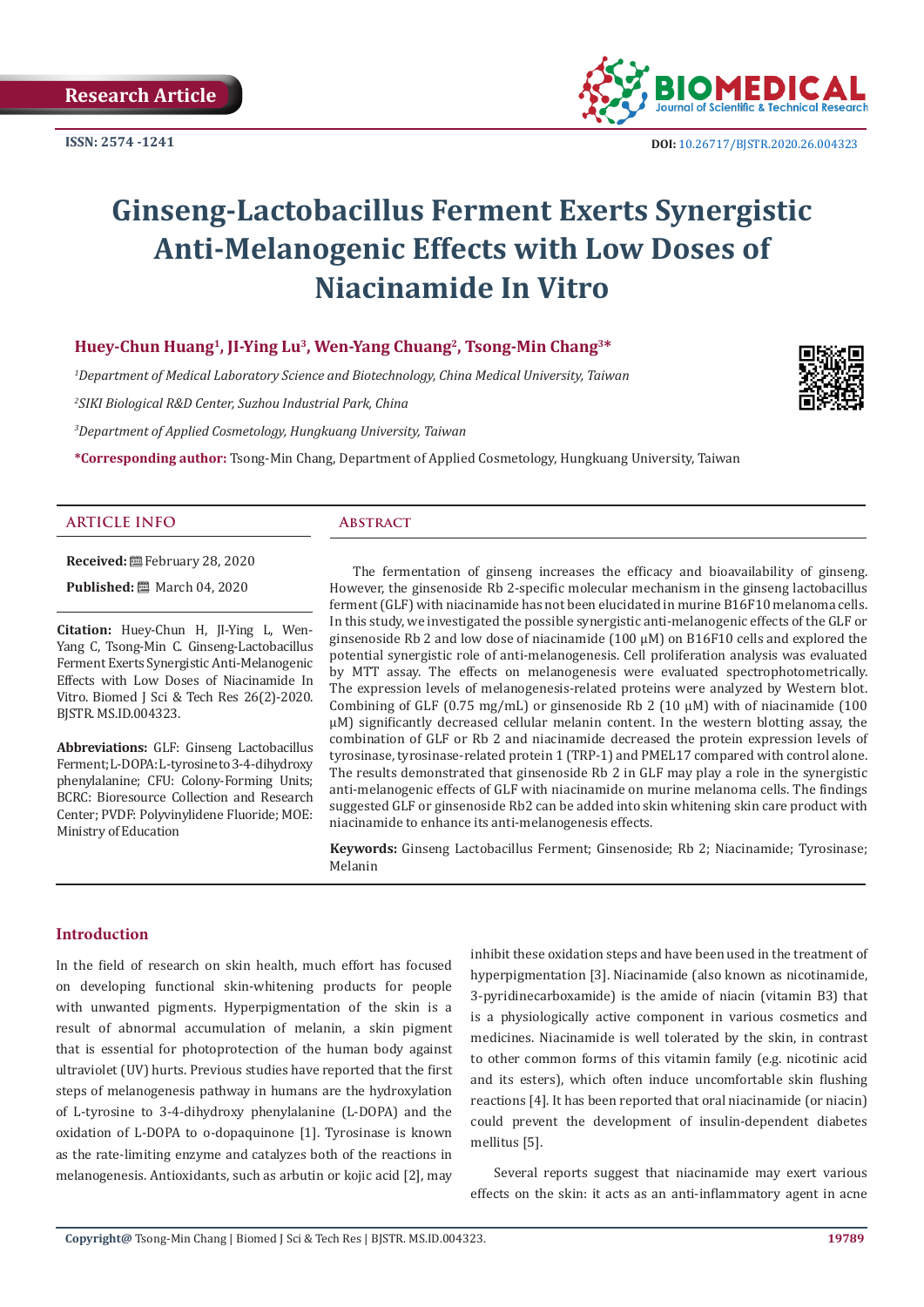[6], as an antioxidant [7], prevents photo-carcinogenesis and photo-immunosuppression [8], and increases intercellular lipid synthesis [9]. The biological activities of niacinamide also include antimicrobial, photo-protection, lighting, and anti-pruritus [10]. Moreover, niacinamide has been reported to promote the repair of DNA damage induced by UV in keratinocytes [11,12]. Previous study has been demonstrated that niacinamide affect pigmentation that works by inhibiting melanosome transfer from melanocytes to keratinocytes [13]. Also, several benefits in terms of improved appearance of photo-aged skin including redness and wrinkles, reduced sebum production and improved barrier function have been described by topical usage of niacinamide [14,15]. As a typical medicine for treating hyperpigmentation disorders, niacinamide blocks the melanosome migration between melanocytes and keratinocytes and suppresses skin pigmentation [16]. Panax ginseng C.A. Meyer has been used in traditional folk medicine in Asian countries.

The P. ginseng fruits have pharmacological effects such as antidiabetic [17], anticancer [18,19], antioxidant [20, 21], antiaging [22], and antiallergic effects [23]. Furthermore, ginsenoside Rb2 (Gin-Rb2) from P. ginseng was reported to have several biological activities, including radioprotective [24], antidiabetic [25], antitumor [26], and antivirus [27] effects. Previous study has reported that the Gin-Rb2 could decrease tyrosinase and MITF protein expression in melan-a cells. In addition, Gin-Rb2 presented inhibition of the body pigmentation in the zebrafish in vivo system [28]. Here, we aim to investigate the anti-melanogenic effects of the compatibility of ginseng lactobacillus ferment or ginsenoside Rb 2 and niacinamde on a B16F10 murine melanoma cell model.

# **Materials and Methods**

The antibodies were from Santa Cruz Biotech (Santa Cruz, CA, USA) and the ECL reagent was from Millipore (Burlington, MA, USA). All chemical reagents including  $\alpha$  -MSH, arbutin, and kojic acid were purchased from Sigma-Aldrich Chemical Co. (St. Louis, MO, USA). Lactobacillus plantarum (BCRC10069) was cultivated in lactobacilli MRS (de Man, Rogosa, Sharpe) broth (Becton, Dickinson and Company, Sparks, MD, USA) at 37°C, for 12 h, and the activated culture was inoculated into MRS broth at 37°C, for 12 h, twice. One gram of Panax ginseng (C. A. Meyer) was added to 99 mL distilled water and then sterilized at 121°C for 15 min. The ginseng solution (pH 6.5) was inoculated with L. plantarum culture  $[1 \times 10^8]$ colony-forming units (CFU)/mL] to a final concentration of 1% (v/v) and fermented at 37°C for 24 h. Samples were collected for analysis at 0 h, 4 h, 8 h, 12 h, 16 h, 20 h, and 24 h. The viable cells of L. plantarum were counted on MRS agar using the plate counting method [29], and the pH and titratable acidity during fermentation were determined using a pH meter (Microprocessor Benchtop pH Meter Model SP-2300, Suntex, Taiwan) and following the method described by Collins, et al. [30].

The Ultra Performance Liquid Chromatography (UPLC) instrumental analysis was performed by a Waters ACQUITY UPLC system (Waters, Millford, MA, USA) composed of a binary solvent manager, sample manager and photo diode array detector (PDA). The chromatographic separation was accomplished on an ACQUITY BEH C18 column (100 mm×2.1 mm, 1.7 μm; Waters). The column temperature was 40°C. The binary gradient elution system consisted of 0.001% phosphoric acid in water (A) and 0.001% phosphoric acid in acetonitrile (B). The separation was achieved using the following gradient program: 0-0.5 min (15% B), 14.5 min (30% B), 15.5 min (32% B), 18.5 min (38% B), 24.0 min (43% B), 27.0 min (55% B), 27.0-31.0 min (55% B), 35.0 min (70% B), 38.0 min (90% B), 38.1 min (15% B), and 38.1-43.0 min (15% B). The flow rate was set at 0.6 mL/min and the sample injection volume was 2.0 μL. The ginsenosides were detected by PDA at 203 nm [31]. The B16F10 (ATCC CRL-6475; BCRC60031) murine melanoma cells were obtained from the Bioresource Collection and Research Center (BCRC), Taiwan. The cells were maintained in the Dulbecco's Modified Eagle Medium (DMEM) (HyClone, Logan, UT) that was supplemented with 10% fetal bovine serum and penicillin/streptomycin (100 IU/50 μg/mL) at 37°C, 5%  $CO_2$  in a humidified incubator. The 3-(4, 5-dimethylthiazol-2yl)-2, 5-diphenyltetrazolium bromide (MTT) method was used to measure cell viability [32].

The cells were exposed to GLF (0.75 mg/mL), ginsenoside Rb 2 (10 μM) or niacinamide (100 μM) for 24 h, then the MTT solution was added to the wells. The insoluble derivative of MTT that was produced by intracellular dehydrogenase was solubilized with DMSO-ethanol (1:1 mixture solution). The absorbance of the wells at 570 nm was read using a microplate reader. The results are expressed as percent viability relative to control. Each sample was measured in triplicate, and each experiment was repeated at least three times. The mushroom tyrosinase activity assays were conducted as previously described [33]. In brief, the aqueous solution of mushroom tyrosinase (200 units/10 μL) was added to a 96-well microplate to result in a mixture with a total volume of 200 μL that contained L-DOPA (5 mM), which was dissolved in phosphate-buffered saline (PBS, 50 mM, pH 6.8), and GLF (0.75 mg/ mL), ginsenoside Rb 2 (10 μM) or niacinamide (100 μM), arbutin (2 mM) or kojic acid (200 μM) were then added into the mixture. The assay mixture was incubated at 37°C for 30 min, and the absorbance of the dopachrome that was produced was measured at 490 nm. The intracellular melanin content in the B16F10 melanoma cells was measured as described by Tsuboi, et al. [34].

The cells were treated with α-MSH (100 nM) for 24 h, and the melanin content was determined after treatment with either GLF (0.75 mg/mL), ginsenoside Rb 2 (10 μM) or niacinamide (100 μM) or arbutin (2 mM) for an additional 24 h. After the treatment, the cell pellets containing a known number of cells were solubilized in 1 N NaOH at 60°C for 60 min. The melanin content was assayed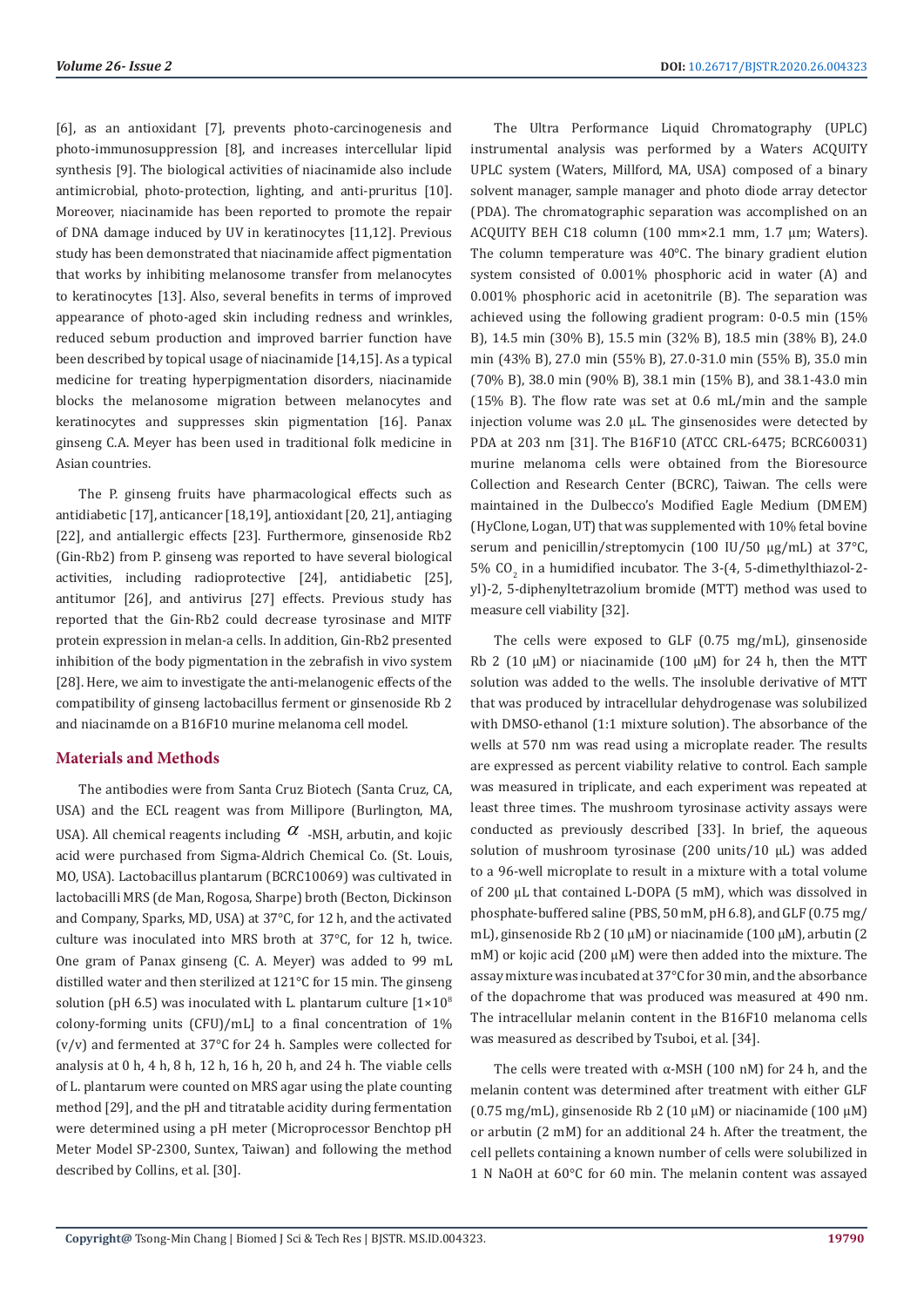at 405 nm. The intracellular tyrosinase activity of the B16F10 cells was determined as described previously [35]. The cells were treated with α-MSH (100 nM) for 24 h and then with GLF  $(0.75 \text{ mg/mL})$ . ginsenoside Rb 2 (10 μM) or niacinamide (100 μM) or arbutin (2 mM) for 24 h. After treatment, the cell extracts (100 μL) were mixed with freshly prepared L-DOPA solution (0.1% in PBS), incubated at 37°C for 30 min, and the absorbance was measured at 490 nm. After treatment, the cells were lysed in a proteinase inhibitor containing PBS at 4°C for 20 min. Proteins (30 μg) were resolved by SDS-polyacrylamide gel electrophoresis and electrophoretic ally transferred to a polyvinylidene fluoride (PVDF) membrane. The membrane was blocked in 5% fat-free milk in PBST buffer (PBS with 0.05% Tween-20) for 1 h.

After a brief wash, the membrane was incubated overnight at 4°C with several antibodies; these antibodies included anti-MITF (1:500), anti-TRP1 (1:5000), anti-TRP2 (1:1000), anti-MC1R (1:2500), anti-GAPDH (1:2000), anti-tyrosinase (1:1000), and anti-PMEL (1:1000). Following incubation, the membrane was extensively washed in PBST buffer. A subsequent incubation with goat anti-mouse antibody (1:7500) that was conjugated with horseradish peroxidase was conducted at room temperature for 2 h. The blot was visualized using an ECL reagent. The relative amounts of the expressed proteins compared to the total GAPDH content were analyzed using Multi Gauge 3.0 software (Fuji, Tokyo). The statistical analysis of the experimental data points was performed by ANOVA, which was used for the comparison of measured data using SPSS 12.0 statistical software (SPSS INC. Chicago, USA). Differences were considered as statistically significant at  $p < 0.05$ .

# **Results**

The UPLC chromatograms of the GLF are shown in (Figure 1) and the analysis of the ginsenosides in the preparations are represented in (Table 1). The concentration s of ginsenoside Rb 1, Rb 2 and Rg 3 in GLF were 554.72 ± 24.09, 231.68 ± 19.29, and 549.03 ± 20.03 (μg/mL), respectively (Table 1). After treatments, the cell viability for the combination of GLF (0.75 mg/mL) and niacinamide (100 μM) was  $93.07 \pm 0.56$  %, whereas the combination of Rb 2 (10  $\mu$ M) and niacinamide was 94.67  $\pm$  0.74 %, compared with that of the control cells. The results indicated that GLF or Rb 2 and niaciamide had no cytotoxic effect on B16F10 cells (Figure 2). The results shown in (Figure 3A) indicated the remaining mushroom tyrosinase activities were  $97.22 \pm 1.65$  %, 87.79  $\pm$  0.55 %, and  $80.43 \pm 1.16$  % of the control for the niacinamide (100  $\mu$ M), GLF (0.75 mg/mL), combination of niacinamide and GLF treatments, respectively. For arbutin (2 mM) and the residual enzyme activities was 70.36 ± 0.96 % of the control. Similarly, Rb 2 (10 μM) exerted synergistic inhibitory effects with niaciamide (Figure 3B).

**Table 1:** The content of ginsenoside Rb 1, Rb 2 and Rg 3 in GLF. The data was presented as the mean ± S.D. of three separate experiments.

| Ginsenoside (mg/mL) |                 |        |                 |
|---------------------|-----------------|--------|-----------------|
|                     | Rb <sub>1</sub> | Rb2    | Rg <sub>3</sub> |
| Ginseng             | 527.22          | 258.74 | 522.02          |
| Lactobacillus       | 585.88          | 221.18 | 569.91          |
| Ferment             | 551.06          | 215.12 | 555.16          |
| Average             | 554.72          | 231.68 | 549.03          |
| <b>SD</b>           | 24.09           | 19.29  | 20.03           |

The melanin content was represented as  $92.41\% \pm 0.17\%$ . 87.34%  $\pm$  1.23% and 77.6  $\pm$  1.21 % of the control for niacinamide (100 μM), GLF (0.75 mg/ mL) and combination of niacinamide and GLF, respectively (Figure 3C). In (Figure 3D), the melanin content was 92.12  $\pm$  1.53 % and 83.59  $\pm$  1.47% after treatment with niaciamide and Rb 2, respectively. After treatment with combination of the two compounds, the melanin content was  $73.06 \pm 2.11$  %. The results revealed that either GLF or Rb 2 exerted a synergistic inhibitory effect with niacinamide on melanin formation. The cellular tyrosinase activity was  $91.01 \pm 0.51$  % and  $86.13 \pm 0.7$  % of the control after 24 h of niacinamide (100 μM) and GLF (0.75 mg/mL) treatment, respectively. Further, the cellular tyrosinase activity was  $74.89 \pm 1.65$  % of the control after treatment with combination of niacinamide and GLF (Figure 3E). Interesting, Rb 2 (10 μM) and niacinamide also exerts synergistic inhibitory effect on cellular tyrosinase activity (Figure 3F). The results indicated that

either GLF or Rb 2 exerted a synergistic inhibitory effect on cellular tyrosinase activity with niacinamide.

The expression levels of melanogenesis-related proteins were examined using Western blot. The fold changes of tyrosinase protein expression level compared with the control were 0.98 ± 0.12, 0.95  $\pm$  0.25 and 0.22  $\pm$  0.12 for niacinamide, GLF, combination of niacinamide and GLF, respectively. The fold changes of TRP-1 expression levels were  $0.94 \pm 0.11$ ,  $0.91 \pm 0.09$  and  $0.85 \pm 1.09$ 0.12 for niacinamide, GLF, combination of niacinamide and GLF, respectively. The fold changes of PMEL17 expression levels were  $0.95 \pm 0.15$ ,  $0.87 \pm 0.14$  and  $0.72 \pm 0.13$  for niacinamide, GLF, combination of niacinamide and GLF, respectively. (Figure 4A). The results indicated that GLF treatment led to decreased levels of tyrosinase, TRP-1 and PMEL17, and the effects were apparent when combined with niacinamide. Furthermore, the fold changes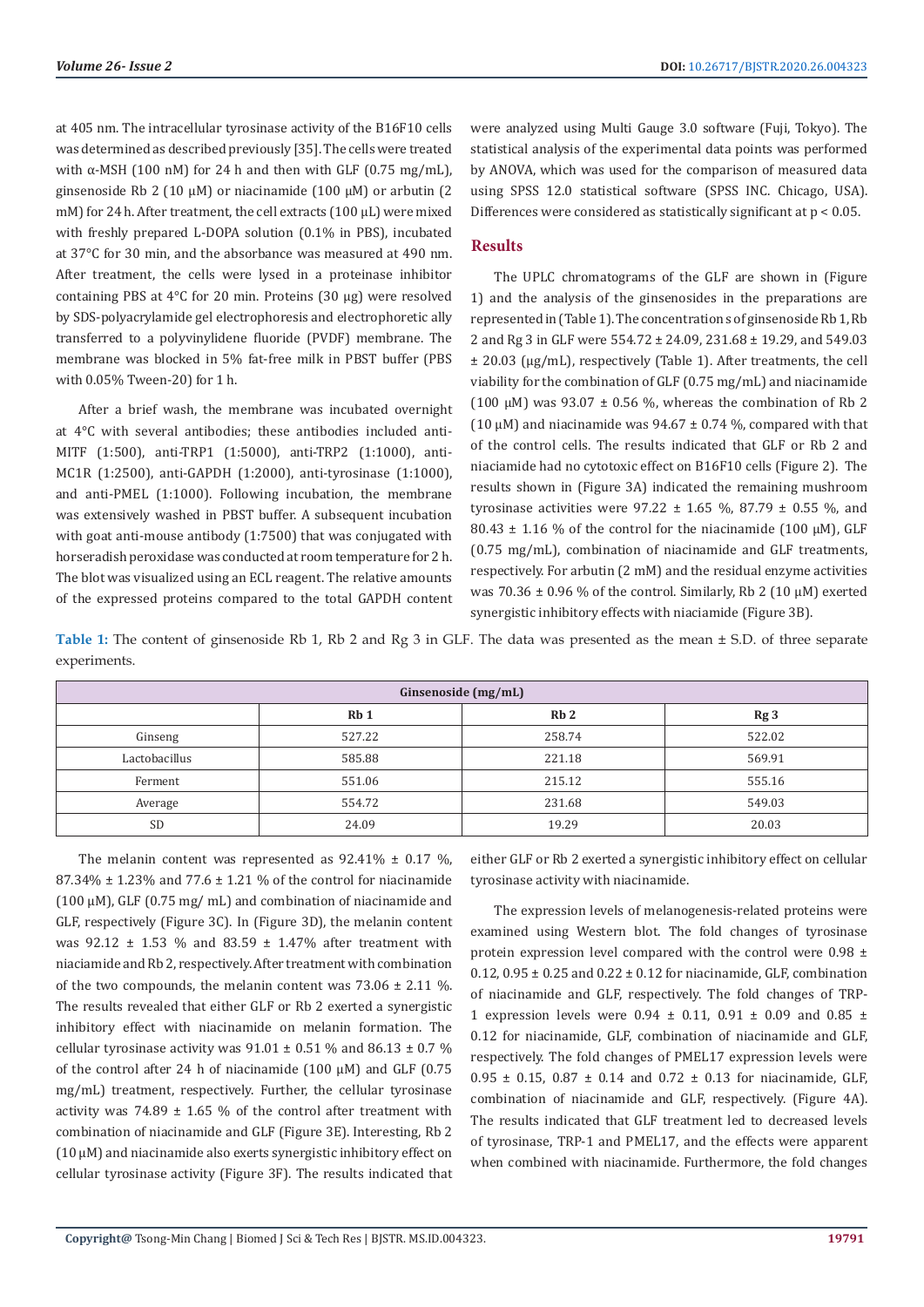of tyrosinase expression level were  $0.97 \pm 0.09$ ,  $0.92 \pm 0.14$  and 0.18 ± 0.07 for niacinamide, Rb2, combination of niacinamide and Rb2, respectively. The fold changes of TRP-1 expression levels were 0.95 ± 0.13, 0.89 ± 0.11 and 0.82 ± 0.15 for niacinamide, Rb2, combination of niacinamide and Rb2, respectively. The fold changes of PMEL17 expression levels were 0.96 ± 0.12, 0.83 ± 0.15 and 0.70

± 0.06 for niacinamide, Rb2, combination of niacinamide and Rb2, respectively. (Figure 4B). The results indicated that Rb 2 treatment led to decreased levels of tyrosinase, TRP-1 and PMEL17. The inhibitory effects were synergistically apparent after treatments with niacinamide.



**Figure 1:** Representative ultra-performance liquid chromatography chromatogram of Panax ginseng lactobacillus ferment (GLF) preparation.

- a) Ginsenoside Rb 1 and Rb 2;
- b) Ginsenoside Rg 3.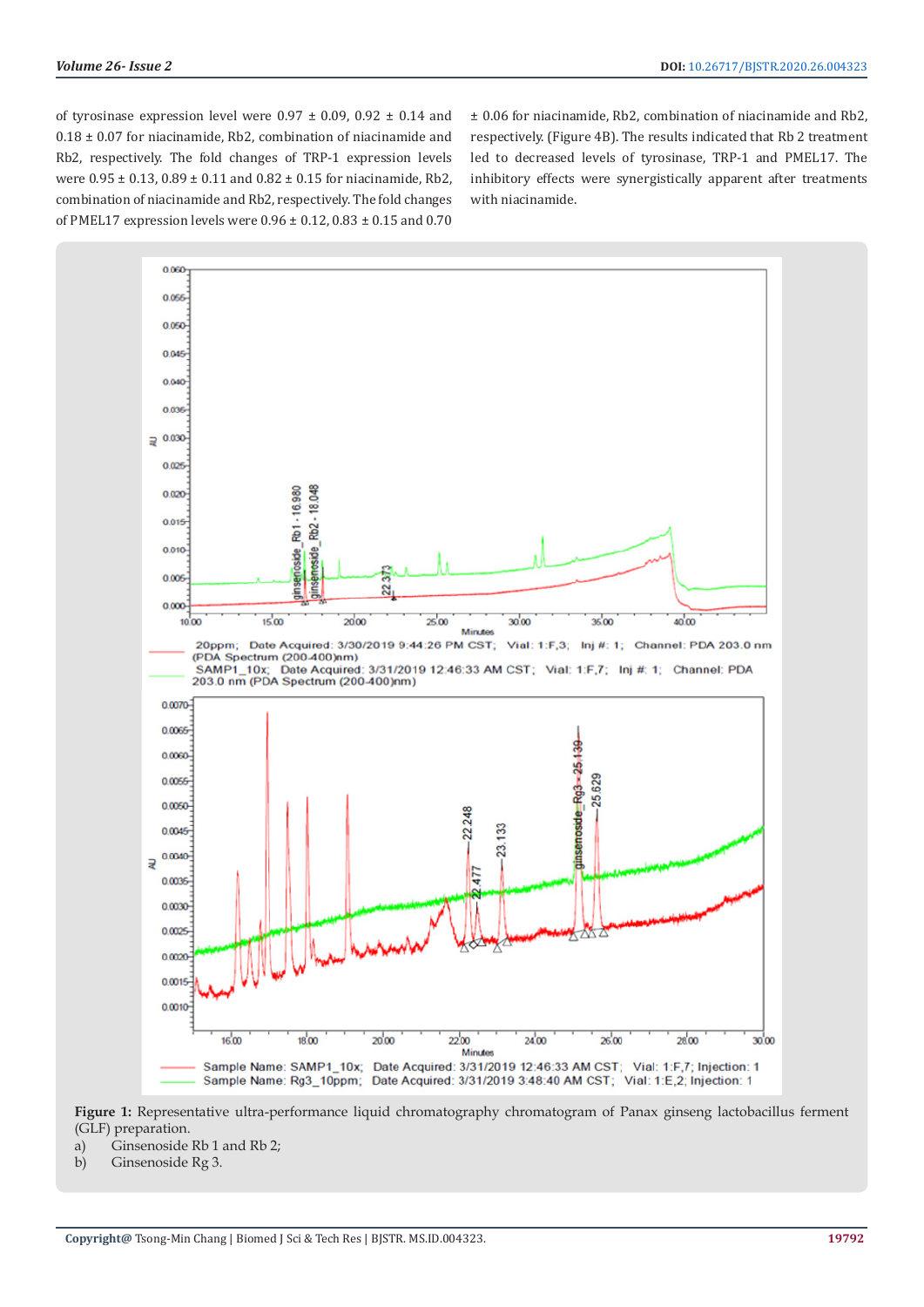

**Figure 2:** Effects of GLF

a) or Rb 2

b) on the proliferation of B16F10 cells. Cell viability was measured by the MTT assay method after 24 h of incubation. Data are expressed as a percentage of the number of viable cells observed in the control group, and each column presents the mean values ± SD from three independent experiments performed in triplicate.

# **Discussion**

The precision of the developed UPLC method was determined by intra-and inter-day variations. The ginseng lactobacillus ferment (GLF) sample was analyzed as described in the materials and methods sections. There are different ginsenosides in ginseng extract. It has been reported that Rb1[36], Rb2 [28], and Rg3 [37] exhibit anti-melanogenesis activity. We aim to elucidate which ginsenoside could exert synergistically inhibitory effect on melanogenesis with niacinamide, so we analyzed the content of the three ginsenosides by UPLC (Figure 1). The applications

of herbal medicines through adequate compatibility may exert synergistic effects and reduce side effects or drug resistance [38]. The health benefits including prevention of diseases such as cancer can be achieved with increased consumption of vegetables, fruits and botanical dietary supplements containing rich sources of phytochemicals. The action mechanisms by which phytochemicals, including ginsenosides could prevent diseases such as cancer are not clear, but potentially appear to involve the Nrf2-ARE-mediated anti-oxidative stress pathway. In addition, ginseng is often consumed as a mixture comprising various ginsenosides [39,40].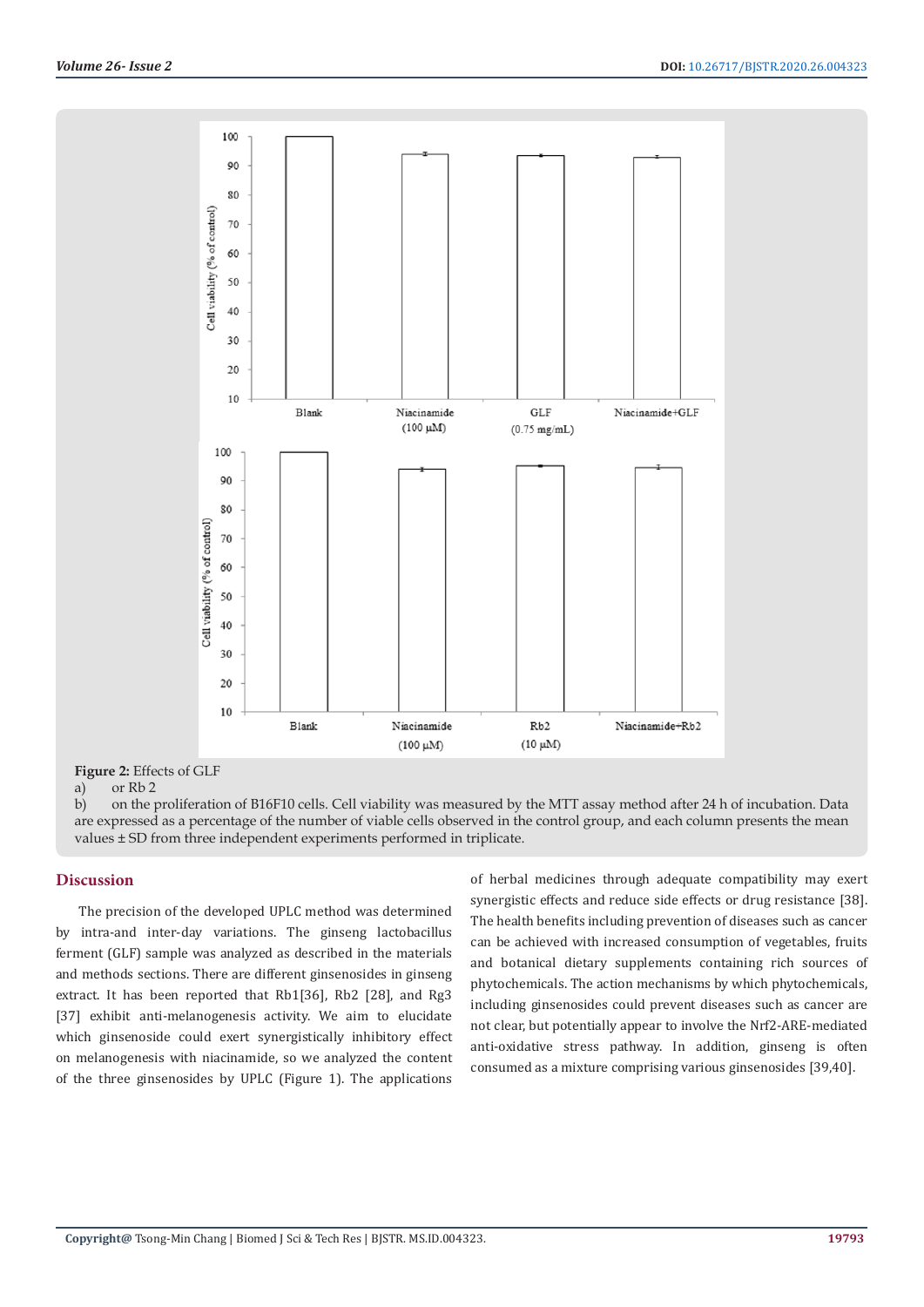

**Figure 3:** The effects of GLF or ginsenoside Rb 2 on melanogenesis. The effects of GLF

a) or ginsenoside Rb 2

b) on mushroom tyrosinase activity. The effects of GLF

- c) or ginsenoside Rb 2
- d) on melanin content in the B16F10 cells. .The effects of GLF
- e) or ginsenoside Rb 2

f) on cellular tyrosinase activity in the B16F10 cells. The results are presented as percentages of the control, and the data are presented as the means ± S.D. of three separate experiments. The values are significantly different compared with the control.  $*$ p < 0.05; \*\*p < 0.01.

The MTT assay for cell viability is a colorimetric assay method that is used to measure the activity of NADH/NADPH-dependent cellular oxidoreductase enzymes that reduce MTT to formazan dyes, giving the solution a purple color. The results shown in (Figure 2) indicated that GLF (0.75 mg/mL) or ginsenoside Rb 2 (10  $\mu$ M) had no cytotoxic effect on B16F10 melanoma cell viability. Mushroom

tyrosinase is widely utilized as a target enzyme for screening potential activators or inhibitors of melanogenesis. It was reported that all tyrosinases have a binuclear type three copper center within their active site. However, there was no common tyrosinase protein structure found to occur across all specie [41,42]. Mushroom tyrosinase from Agaricus bisporus was reported to be a soluble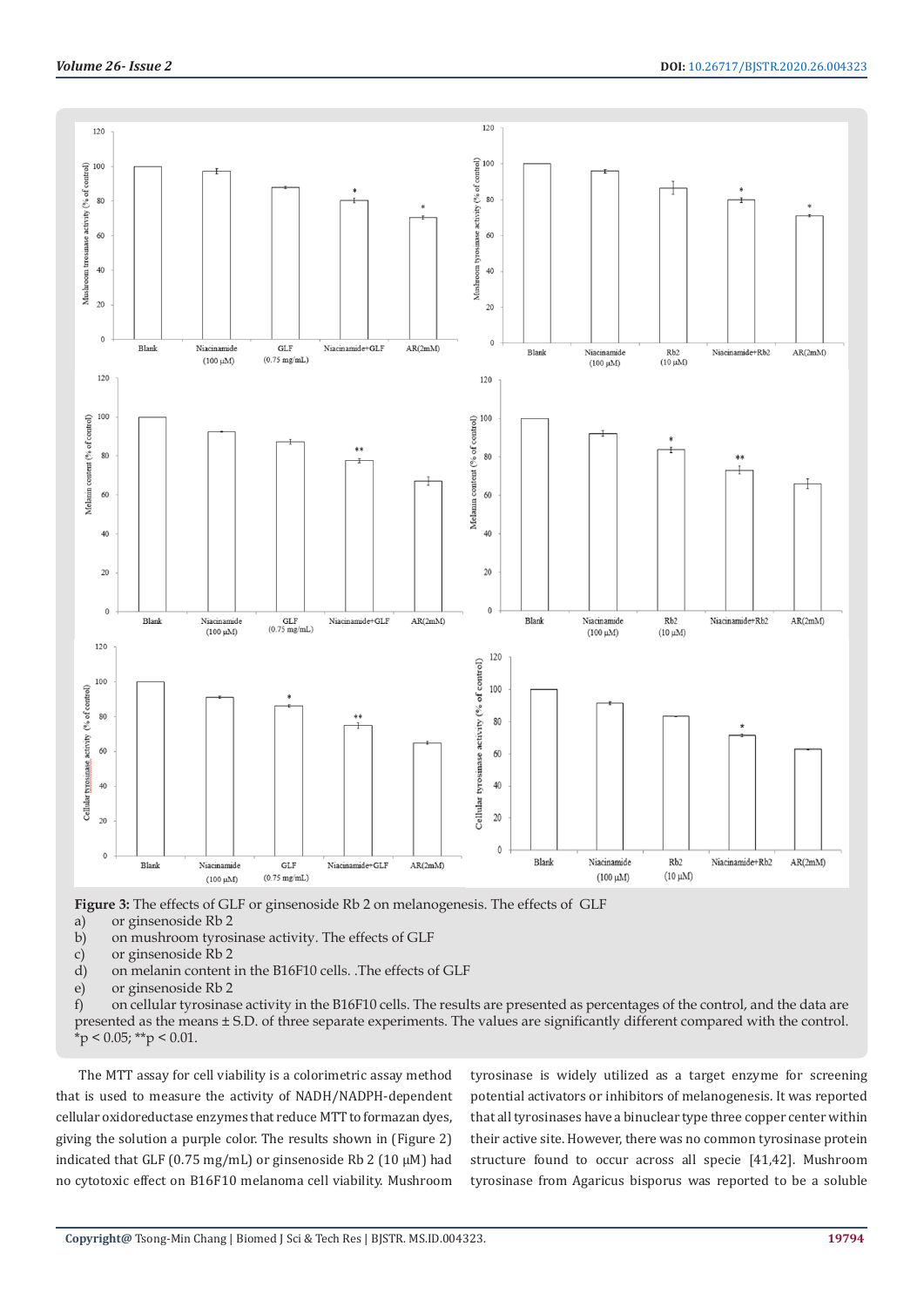cytosolic enzyme. In contrast, human tyrosinase is a monomeric membrane-bound glycoprotein. It has been reported that there is no significant correlation between the inhibition of mushroom tyrosinase with human melanoma tyrosinase and melanogenesis [43]. In flavonoids, it has been suggested that anti-tyrosinase activity against mushroom would only appear in parallel with mammalian tyrosinase activity and melanogenesis inhibition [44].

Hence, the structural diversity of the tyrosinase-inhibitory compounds could provide a good source for studying the correlation between enzymatic assay and cell-based assays. In (Figure 3A), it was shown that niacinamide (100 μM) or 0.75 mg/mL of GLF alone could not significantly inhibit the activity of mushroom tyrosinase. However, combination of niacinamide (100 μM) and GLF (0.75 mg/mL) exerted significantly inhibitory effects on mushroom tyrosinase in vitro. Similar synergistic effect was also found in combination of niacinamide (100 μM) and ginsenoside Rb 2 (10 μM) (Figure 3B). The results shown in (Figure 3C & 3E) indicated that niacinamide (100  $\mu$ M) and GLF (0.75 mg/mL) exerts a synergistic inhibitory effect on melanin production and cellular tyrosinase activity, reapectively. The results in (Figure 3D) were in accordance with the results described in (Figure 3F), which means that niacinamide (100  $\mu$ M) and ginsenoside Rb 2 (10  $\mu$ M) synergistically inhibited the B16F10 cellular tyrosinase activity and then decreased the melanin content. The results indicated that ginsenoside Rb 2 may play a role in the synergistic inhibitory effect of GLF and niacinamide on the  $\alpha$  -MSH-induced melanogenesis in B16F10 cells.



**Figure 4:** The effects of theophylline on melanogenesis-related protein expression in the B16F10 cells. Western blotting results for tyrosinase, TRP-1, TRP-2 and PMEL17 were shown in (A) GLF and (B) ginsenoside Rb 2.

In the present study, GLF and ginsenoside Rb 2 were observed to inhibit melanogenesis by inhibiting tyrosinase. We hypothesized that the modulation of the melanogenesis-related proteins may be responsible for the inhibitory activity of GLF or ginsenoside Rb 2 on melanogenesis. Hence, the cell lysates were subjected to Western blot analysis to determine the expression levels of melanogenesis-related proteins. In mammals, melanogenesis is regulated by multiple enzymes, such as tyrosinase, TRP-1, TRP-2 and PMEL [45,46]. PMEL17 (also known as gp100 or the product of the Silver locus) is a type I integral membrane glycoprotein that localizes to the lumen of melanosome precursors [47-49]. It is highly expressed by melanocytes and serves as a common target for tumor-directed T lymphocytes in patients with melanoma [50]. The results shown in (Figure 4) indicated that GLF or ginsenoside Rb 2 decreased the protein expression levels tyrosinase, TRP-1 and PMEL17. Interestingly, either GLF or ginsenoside Rb 2 exerted antimelanogeic effects synergistically with low dose of niacinamide (100 μM).

Hence, the results suggest that the anti-melanogenic activity of

GLF or ginsenoside Rb 2 was probably due to its inhibitory effects on cellular tyrosinase activity and the subsequent decrease in melanin production. The data obtained from this study show that GLF or ginsenoside Rb 2 inhibit melanogenesis in B16F10 melanoma cells without causing cytotoxicity. These findings indicate that combination of GLF or ginsenoside Rb 2 with niacinamide may be useful in treating hyperpigmentation disorders. Furthermore, GLF or ginsenoside Rb 2 and niacinamide could also be used in the formulation of skin whitening products.

# **Conclusion**

This is the first report on the mechanism of action of the synergistic effect of GLF or ginsenoside Rb 2 with niacinamide on melanin biosynthesis. The present study concluded that GLF or ginsenoside Rb 2 inhibit tyrosinase activity and melanin production in B16F10 cells by declining the expression of tyrosinase, TRP-1 and PMEL17. This finding is of great cosmeceutical importance for the design of skin whiting products that have the potential to reduce hyperpigmentation-related skin cancer risk (Graphic Abstract).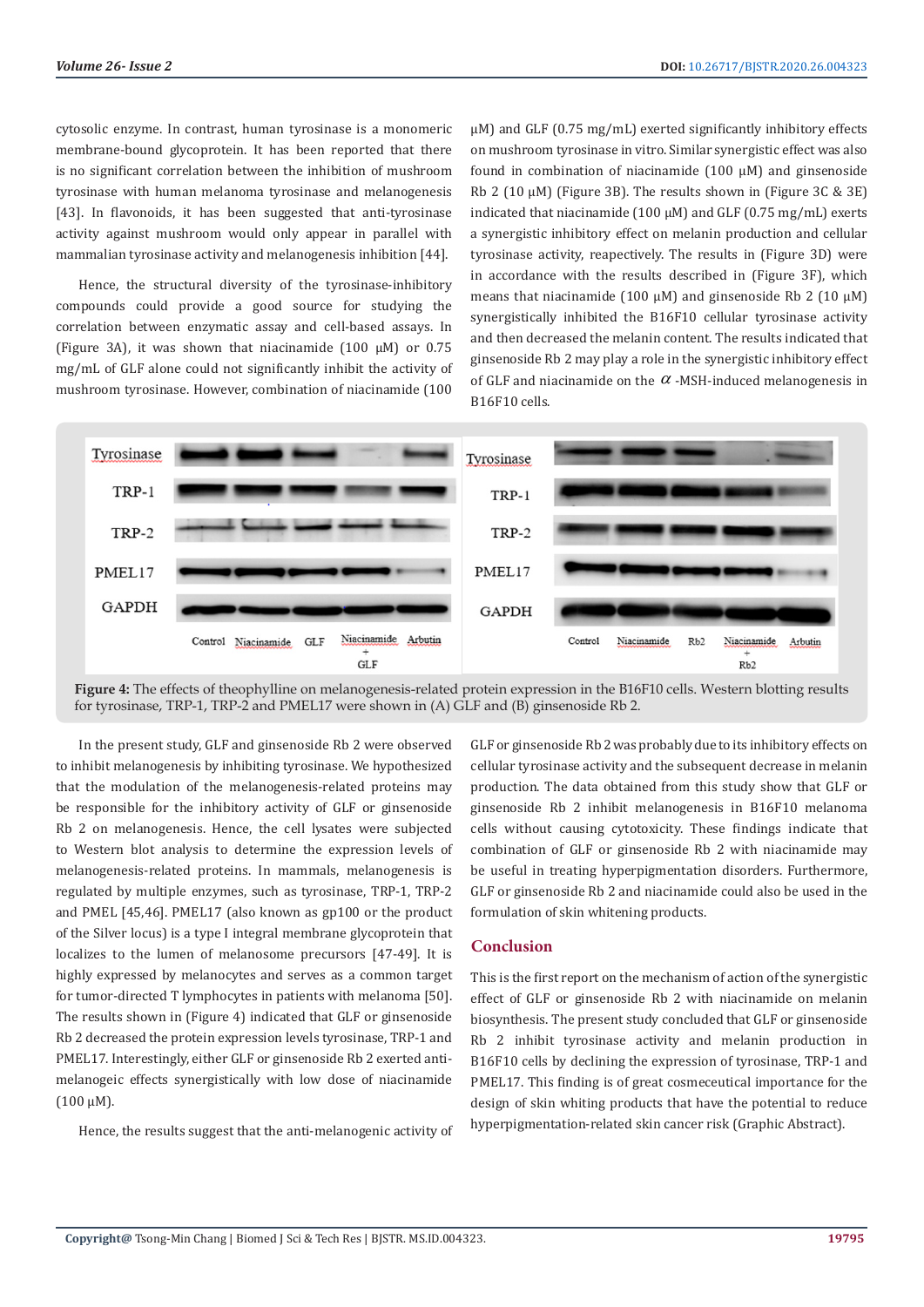

# **Graphic Abstract**

# **Author Contributions**

All authors listed, have made substantial, direct and intellectual contribution to the work, and approved it for publication.

# **Funding**

This research was funded by the Higher Education Sprout Project that was funded by the Ministry of Education (MOE).

# **Acknowledgments**

This study was financially supported by the Ministry of Science and Technology, under Grant Nos. MOST 108-2314-B-039-050 and MOST 110-2622-8-241-001-TE4.The authors also acknowledge the financial supports by the Higher Education Sprout Project funded by the Ministry of Education (HESP-MOE-HKU-01) and a grant from China Medical University, Taiwan (CMU108-Z-01).

# **Conflicts of Interest**

The authors declare no conflict of interest. The funders had no role in the design of the study; in the collection, analyses, or interpretation of data; in the writing of the manuscript, or in the decision to publish the results.

#### **References**

- 1. [Martínez Esparza M, Jiménez Cervantes C, Solano F, Lozano JA, García](https://www.ncbi.nlm.nih.gov/pubmed/9692912)  [Borrón JC, et al. \(1998\) Mechanisms of melanogenesis inhibition by](https://www.ncbi.nlm.nih.gov/pubmed/9692912)  [tumor necrosis factor‐α in B16/F10 mouse melanoma cells. European](https://www.ncbi.nlm.nih.gov/pubmed/9692912)  [journal of biochemistry 255\(1\): 139-146.](https://www.ncbi.nlm.nih.gov/pubmed/9692912)
- 2. [Leyden J, Shergill B, Micali G, Downie J, Wallo W \(2011\) Natural options](https://www.ncbi.nlm.nih.gov/pubmed/21623927)  [for the management of hyperpigmentation. Journal of the European](https://www.ncbi.nlm.nih.gov/pubmed/21623927)  [Academy of Dermatology and Venereology 25\(10\): 1140-1145.](https://www.ncbi.nlm.nih.gov/pubmed/21623927)
- 3. Callender VD, Surin Lord SS, Davis EC, Maclin M (2011) Post inflammatory hyperpigmentation. American journal of clinical dermatology 12(2): 87- 99.
- 4. Draelos Z (1999) Cosmetic Consultation: Vitamins and Their Cutaneous Effects. COSMETIC DERMATOLOGY-CEDAR KNOLLS 12(9): 17-22.
- 5. [Elliott RB, Pilcher CC, Fergusson DM, Stewart AW \(1996\) A population](https://www.ncbi.nlm.nih.gov/pubmed/8961125)[based strategy to prevent insulin-dependent diabetes using](https://www.ncbi.nlm.nih.gov/pubmed/8961125) [nicotinamide. J Pediatr Endocrinol Metab 9\(5\): 501-509.](https://www.ncbi.nlm.nih.gov/pubmed/8961125)
- 6. [Shalita AR, Smith JG, Parish LC, Sofman MS, Chalker DK \(1995\) Topical](https://www.ncbi.nlm.nih.gov/pubmed/7657446) [nicotinamide compared with clindamycin gel in the treatment of in](https://www.ncbi.nlm.nih.gov/pubmed/7657446) [elammatory acne vulgaris. International journal of dermatology 34\(6\):](https://www.ncbi.nlm.nih.gov/pubmed/7657446) [434-437.](https://www.ncbi.nlm.nih.gov/pubmed/7657446)
- 7. [Bowes J, Piper J, Thiemermann C \(1998\) Inhibitors of the activity of](https://www.ncbi.nlm.nih.gov/pubmed/9756394) [poly \(ADP-ribose\) synthetase reduce the cell death caused by hydrogen](https://www.ncbi.nlm.nih.gov/pubmed/9756394) [peroxide in human cardiac myoblasts. British journal of pharmacology](https://www.ncbi.nlm.nih.gov/pubmed/9756394) [124\(8\): 1760-1766.](https://www.ncbi.nlm.nih.gov/pubmed/9756394)
- 8. [Gensler HL \(1997\) Prevention of photo immunosuppression and photo](https://www.ncbi.nlm.nih.gov/pubmed/9427980) [carcinogenesis by topical nicotinamide. Nutr Cancer 29\(2\): 157-162.](https://www.ncbi.nlm.nih.gov/pubmed/9427980)
- 9. [Tanno O, Ota Y, Kitamura N, Katsube T, Inoue S \(2000\) Nicotinamide](https://www.ncbi.nlm.nih.gov/pubmed/10971324) [increases biosynthesis of ceramides as well as other stratum corneum](https://www.ncbi.nlm.nih.gov/pubmed/10971324) [lipids to improve the epidermal permeability barrier. British Journal of](https://www.ncbi.nlm.nih.gov/pubmed/10971324) [Dermatology 143\(3\): 524-531.](https://www.ncbi.nlm.nih.gov/pubmed/10971324)
- 10. [Wohlrab J, Kreft D \(2014\) Niacinamide-mechanisms of action and its](https://www.ncbi.nlm.nih.gov/pubmed/24993939) [topical use in dermatology. Skin pharmacology and physiology 27\(6\):](https://www.ncbi.nlm.nih.gov/pubmed/24993939) [311-315.](https://www.ncbi.nlm.nih.gov/pubmed/24993939)
- 11. [Sousa FG, Matuo R, Soares DG, Escargueil AE, Henriques JA, et al. \(2012\)](https://www.ncbi.nlm.nih.gov/pubmed/22431722) [PARPs and the DNA damage response. Carcinogenesis 33\(8\): 1433-](https://www.ncbi.nlm.nih.gov/pubmed/22431722) [1440.](https://www.ncbi.nlm.nih.gov/pubmed/22431722)
- 12. [Surjana D, Halliday GM, Damian DL \(2013\) Nicotinamide enhances repair](https://www.ncbi.nlm.nih.gov/pubmed/23349012) [of ultraviolet radiation-induced DNA damage in human keratinocytes](https://www.ncbi.nlm.nih.gov/pubmed/23349012) [and ex vivo skin. Carcinogenesis 34\(5\): 1144-1149.](https://www.ncbi.nlm.nih.gov/pubmed/23349012)
- 13. [Hakozaki T, Minwalla L, Zhuang J, Chhoa M, Matsubara A, et al. \(2002\)](https://www.ncbi.nlm.nih.gov/pubmed/12100180) [The effect of niacinamide on reducing cutaneous pigmentation and](https://www.ncbi.nlm.nih.gov/pubmed/12100180) [suppression of melanosome transfer. British Journal of Dermatology](https://www.ncbi.nlm.nih.gov/pubmed/12100180) [147\(1\): 20-31.](https://www.ncbi.nlm.nih.gov/pubmed/12100180)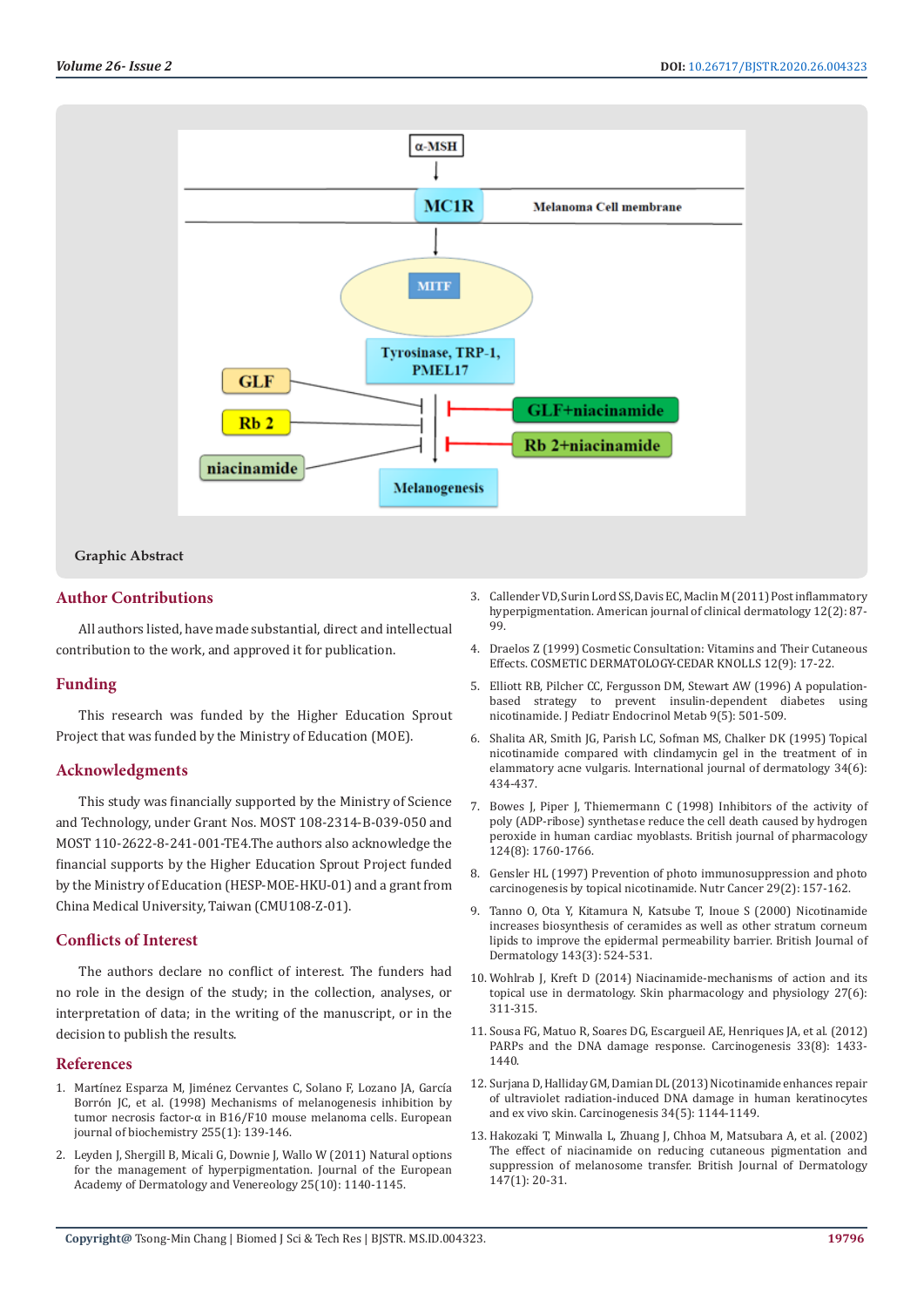- 14. [Bissett D, Miyamoto K, Sun P, Li J, Berge C, et al. \(2004\) Topical](https://www.ncbi.nlm.nih.gov/pubmed/18492135)  [niacinamide reduces yellowing, wrinkling, red blotchiness, and](https://www.ncbi.nlm.nih.gov/pubmed/18492135)  [hyperpigmented spots in aging facial skin 1. International journal of](https://www.ncbi.nlm.nih.gov/pubmed/18492135)  [cosmetic science 26\(5\): 231-238.](https://www.ncbi.nlm.nih.gov/pubmed/18492135)
- 15. [Bissett DL, Oblong JE, Berge CA \(2005\) Niacinamide: AB vitamin that](https://www.ncbi.nlm.nih.gov/pubmed/16029679)  [improves aging facial skin appearance. Dermatologic surgery 31: 860-](https://www.ncbi.nlm.nih.gov/pubmed/16029679) [866.](https://www.ncbi.nlm.nih.gov/pubmed/16029679)
- 16. [Rolfe HM \(2014\) A review of nicotinamide: Treatment of skin diseases](https://www.ncbi.nlm.nih.gov/pubmed/25399625)  [and potential side effects. Journal of cosmetic dermatology 13\(4\): 324-](https://www.ncbi.nlm.nih.gov/pubmed/25399625) [328.](https://www.ncbi.nlm.nih.gov/pubmed/25399625)
- 17. [Xie J, Wang C, Ni M, Wu J, Mehendale S, et al. \(2007\) American ginseng](https://www.ncbi.nlm.nih.gov/pmc/articles/PMC2658891/)  [berry juice intake reduces blood glucose and body weight in ob/ob mice.](https://www.ncbi.nlm.nih.gov/pmc/articles/PMC2658891/)  [Journal of food science 72\(8\): S590-S594.](https://www.ncbi.nlm.nih.gov/pmc/articles/PMC2658891/)
- 18. [Wang W, Zhao Y, Rayburn ER, Hill DL, Wang H, et al. \(2007\) In vitro anti](https://www.ncbi.nlm.nih.gov/pubmed/16924497)[cancer activity and structure-activity relationships of natural products](https://www.ncbi.nlm.nih.gov/pubmed/16924497)  [isolated from fruits of Panax ginseng. Cancer chemotherapy and](https://www.ncbi.nlm.nih.gov/pubmed/16924497)  [pharmacology 59\(5\): 589-601.](https://www.ncbi.nlm.nih.gov/pubmed/16924497)
- 19. Xie JT, Wang CZ, Zhang B, Mehendale SR, Li XL, et al. (2009) In vitro and in vivo anticancer effects of American ginseng berry: exploring representative compounds. Biological and Pharmaceutical Bulletin 32(9): 1552-1558.
- 20. [Shao ZH, Xie JT, Hoek TLV, Mehendale S, Aung H, et al. \(2004\) Antioxidant](https://www.ncbi.nlm.nih.gov/pubmed/14980443)  [effects of American ginseng berry extract in cardiomyocytes exposed](https://www.ncbi.nlm.nih.gov/pubmed/14980443)  [to acute oxidant stress. Biochimica et Biophysica Acta \(BBA\)-General](https://www.ncbi.nlm.nih.gov/pubmed/14980443)  [Subjects 1670\(3\): 165-171.](https://www.ncbi.nlm.nih.gov/pubmed/14980443)
- 21. [Xie JT, Shao ZH, Hoek TLV, Chang WT, Li J, et al. \(2006\) Antioxidant effects](https://www.ncbi.nlm.nih.gov/pubmed/16497296)  [of ginsenoside Re in cardiomyocytes. European journal of pharmacology](https://www.ncbi.nlm.nih.gov/pubmed/16497296)  [532\(3\): 201-207.](https://www.ncbi.nlm.nih.gov/pubmed/16497296)
- 22. [Huo YS \(1984\) Anti-senility action of saponin in Panax ginseng fruit in](https://www.ncbi.nlm.nih.gov/pubmed/6097365)  [327 cases. Zhong Xi Yi Jie He Za Zhi 4\(10\): 593-596, 578.](https://www.ncbi.nlm.nih.gov/pubmed/6097365)
- 23. [Bae HM, Cho OS, Kim S J, Im BO, Cho, SH, et al. \(2012\) Inhibitory effects](https://www.ncbi.nlm.nih.gov/pubmed/23717138)  [of ginsenoside re isolated from ginseng berry on histamine and cytokine](https://www.ncbi.nlm.nih.gov/pubmed/23717138)  [release in human mast cells and human alveolar epithelial cells. Journal](https://www.ncbi.nlm.nih.gov/pubmed/23717138)  [of ginseng research 36\(4\): 369-374.](https://www.ncbi.nlm.nih.gov/pubmed/23717138)
- 24. [Lee HJ, Kim SR, Kim JC, Kang CM, Lee YS, et al. \(2006\) In vivo](https://www.ncbi.nlm.nih.gov/pubmed/16619368)  [radioprotective effect of Panax ginseng CA Meyer and identification of](https://www.ncbi.nlm.nih.gov/pubmed/16619368)  [active ginsenosides. Phototherapy Research: An International Journal](https://www.ncbi.nlm.nih.gov/pubmed/16619368)  [Devoted to Pharmacological and Toxicological Evaluation of Natural](https://www.ncbi.nlm.nih.gov/pubmed/16619368)  [Product Derivatives 20\(5\): 392-395.](https://www.ncbi.nlm.nih.gov/pubmed/16619368)
- 25. [Lee KT, Jung TW, Lee HJ, Kim SG, Shin YS, et al. \(2011\) The antidiabetic](https://www.ncbi.nlm.nih.gov/pubmed/21811928)  [effect of ginsenoside Rb2 via activation of AMPK. Archives of pharmacal](https://www.ncbi.nlm.nih.gov/pubmed/21811928)  [research 34\(7\): 1201-1208.](https://www.ncbi.nlm.nih.gov/pubmed/21811928)
- 26. [Sato K, MOCHIZUKI M, SAIKI I, YOO Y, SAMUKAWA K, et al. \(1994\)](https://www.ncbi.nlm.nih.gov/pubmed/7522731)  [Inhibition of tumor angiogenesis and metastasis by a saponin of Panax](https://www.ncbi.nlm.nih.gov/pubmed/7522731)  [ginseng, ginsenoside-Rb2. Biological and Pharmaceutical Bulletin 17\(5\):](https://www.ncbi.nlm.nih.gov/pubmed/7522731)  [635-639.](https://www.ncbi.nlm.nih.gov/pubmed/7522731)
- 27. [Yoo YC, Lee J, Park SR, Nam KY, Cho YH, et al. \(2013\) Protective effect](https://www.ncbi.nlm.nih.gov/pubmed/23717160)  [of ginsenoside-Rb2 from Korean red ginseng on the lethal infection of](https://www.ncbi.nlm.nih.gov/pubmed/23717160)  [hemagglutinating virus of Japan in mice. Journal of ginseng research](https://www.ncbi.nlm.nih.gov/pubmed/23717160)  [37\(1\): 80-86.](https://www.ncbi.nlm.nih.gov/pubmed/23717160)
- 28. [Lee DY, Jeong YT, Jeong SC, Lee MK, Min JW, et al. \(2015\) Melanin](https://www.ncbi.nlm.nih.gov/pubmed/26437949)  [biosynthesis inhibition effects of Ginsenoside Rb2 isolated from Panax](https://www.ncbi.nlm.nih.gov/pubmed/26437949)  [ginseng Berry. J Microbiol Biotechnol 25\(12\): 2011-2015.](https://www.ncbi.nlm.nih.gov/pubmed/26437949)
- 29. [Hugo AA, Bruno F, Golowczyc MA \(2016\) Whey permeate containing](https://www.sciencedirect.com/science/article/pii/S0023643816300317)  [galacto-oligosaccharides as a medium for biomass production and spray](https://www.sciencedirect.com/science/article/pii/S0023643816300317)  [drying of Lactobacillus plantarum CIDCA 83114. LWT-food Science and](https://www.sciencedirect.com/science/article/pii/S0023643816300317)  [Technology 69: 185-190.](https://www.sciencedirect.com/science/article/pii/S0023643816300317)
- 30. [Collins J, Ebah C, Mount J, Demott B, Draughon F, et al. \(1991\) Production](https://onlinelibrary.wiley.com/doi/abs/10.1111/j.1365-2621.1991.tb05356.x)  [and evaluation of milk-sweet potato mixtures fermented with yogurt](https://onlinelibrary.wiley.com/doi/abs/10.1111/j.1365-2621.1991.tb05356.x)  [bacteria. Journal of Food science 56\(3\): 685-688.](https://onlinelibrary.wiley.com/doi/abs/10.1111/j.1365-2621.1991.tb05356.x)
- 31. [Park HW, In G, Han ST, Lee MW, Kim SY, et al. \(2013\) Simultaneous](https://www.ncbi.nlm.nih.gov/pubmed/24235860)  [determination of 30 ginsenosides in Panax ginseng preparations using](https://www.ncbi.nlm.nih.gov/pubmed/24235860)  [ultra performance liquid chromatography. Journal of ginseng research](https://www.ncbi.nlm.nih.gov/pubmed/24235860)  [37\(4\): 457-467.](https://www.ncbi.nlm.nih.gov/pubmed/24235860)
- 32. [Tada H, Shiho O, Kuroshima K, Koyama M, Tsukamoto K, et al. \(1986\) An](https://www.ncbi.nlm.nih.gov/pubmed/3490518) [improved colorimetric assay for interleukin 2. Journal of immunological](https://www.ncbi.nlm.nih.gov/pubmed/3490518) [methods 93\(2\): 157-165.](https://www.ncbi.nlm.nih.gov/pubmed/3490518)
- 33. Bilodeau ML, Greulich ID, Hullinger RL, Bertolotto C, Ballotti R, et al. [\(2001\) BMP-2 stimulates tyrosinase gene expression and melanogenesis](https://www.ncbi.nlm.nih.gov/pubmed/11601654) [in differentiated melanocytes. Pigment cell research 14\(5\): 328-336.](https://www.ncbi.nlm.nih.gov/pubmed/11601654)
- 34. [Tsuboi T, Kondoh H, Hiratsuka J, Mishima Y \(1998\) Enhanced](https://www.ncbi.nlm.nih.gov/pubmed/9877098) [melanogenesis induced by tyrosinase gene-transfer increases boron](https://www.ncbi.nlm.nih.gov/pubmed/9877098)[uptake and killing effect of boron neutron capture therapy for amelanotic](https://www.ncbi.nlm.nih.gov/pubmed/9877098) [melanoma. Pigment Cell Res 11\(5\): 275-282.](https://www.ncbi.nlm.nih.gov/pubmed/9877098)
- 35. [Yang JY, Koo JH, Song YG, Kwon KB, Lee JH, et al. \(2006\) Stimulation of](https://www.ncbi.nlm.nih.gov/pubmed/17049123) [melanogenesis by scoparone in B16 melanoma cells. Acta Pharmacol Sin](https://www.ncbi.nlm.nih.gov/pubmed/17049123) [27\(11\): 1467-1473.](https://www.ncbi.nlm.nih.gov/pubmed/17049123)
- 36. [Wang L, Lu AP, Yu ZL, Wong RN, Bian ZX, et al. \(2014\) The melanogenesis](https://www.ncbi.nlm.nih.gov/pubmed/24895076)[inhibitory effect and the percutaneous formulation of ginsenoside Rb1.](https://www.ncbi.nlm.nih.gov/pubmed/24895076) [AAPS PharmSciTech 15\(5\): 1252-1262.](https://www.ncbi.nlm.nih.gov/pubmed/24895076)
- 37. [Lee SJ, Lee WJ, Chang SE, Lee GY \(2015\) Antimelanogenic effect of](https://www.ncbi.nlm.nih.gov/pmc/articles/PMC4506376/) [ginsenoside Rg3 through extracellular signal-regulated kinase-mediated](https://www.ncbi.nlm.nih.gov/pmc/articles/PMC4506376/) [inhibition of microphthalmia-associated transcription factor. Journal of](https://www.ncbi.nlm.nih.gov/pmc/articles/PMC4506376/) [ginseng research 39\(3\): 238-242.](https://www.ncbi.nlm.nih.gov/pmc/articles/PMC4506376/)
- 38. [Zhou M, Hong Y, Lin X, Shen L, Feng Y, et al. \(2017\) Recent pharmaceutical](https://www.ncbi.nlm.nih.gov/pubmed/28606807) [evidence on the compatibility rationality of traditional Chinese medicine.](https://www.ncbi.nlm.nih.gov/pubmed/28606807) [J Ethnopharmacol 206: 363-375.](https://www.ncbi.nlm.nih.gov/pubmed/28606807)
- 39. [Hu R, Saw CL, Yu R, Kong AN \(2010\) Regulation of NF-E2-related factor](https://www.ncbi.nlm.nih.gov/pmc/articles/PMC2966483/) [2 signaling for cancer chemoprevention: Antioxidant coupled with](https://www.ncbi.nlm.nih.gov/pmc/articles/PMC2966483/) [antiinflammatory. Antioxid Redox Signal 13\(11\): 1679-1698.](https://www.ncbi.nlm.nih.gov/pmc/articles/PMC2966483/)
- 40. [Khor TO, Yu S, Kong AN \(2008\) Dietary cancer chemopreventive agents](https://www.ncbi.nlm.nih.gov/pubmed/18937168)  [targeting inflammation and Nrf2 signaling pathway. Planta Med 74\(13\):](https://www.ncbi.nlm.nih.gov/pubmed/18937168) [1540-1547.](https://www.ncbi.nlm.nih.gov/pubmed/18937168)
- 41. [Jaenicke E, Decker H \(2003\) Tyrosinases from crustacean's form](https://www.ncbi.nlm.nih.gov/pubmed/12466021) [hexamers. Biochemical Journal 371\(2\): 515-523.](https://www.ncbi.nlm.nih.gov/pubmed/12466021)
- 42. [Mayer AM \(2006\) Polyphenol oxidases in plants and fungi: going places?](https://www.ncbi.nlm.nih.gov/pubmed/16973188) [A review. Phytochemistry 67\(21\): 2318-2331.](https://www.ncbi.nlm.nih.gov/pubmed/16973188)
- 43. Song TY, Chen CH, Yang NC, Fu CS (2009) The correlation of in vitro mushroom tyrosinase activity with cellular tyrosinase activity and melanin formation in melanoma cells A2058. Journal of Food and Drug Analysis 17(3).
- 44. [Promden W, Viriyabancha W, Monthakantirat O, Umehara K, Noguchi](https://www.ncbi.nlm.nih.gov/pubmed/29890751) [H, et al. \(2018\) Correlation between the potency of flavonoids on](https://www.ncbi.nlm.nih.gov/pubmed/29890751) [mushroom tyrosinase inhibitory activity and melanin synthesis in](https://www.ncbi.nlm.nih.gov/pubmed/29890751) [melanocytes. Molecules 23\(6\): 1403.](https://www.ncbi.nlm.nih.gov/pubmed/29890751)
- 45. [Kameyama K, Sakai C, Kuge S, NISHIYAMA S, Tomita Y, et al. \(1995\) The](https://www.ncbi.nlm.nih.gov/pubmed/7659683) [expression of tyrosinase, tyrosinase-related proteins 1 and 2 \(TRP1](https://www.ncbi.nlm.nih.gov/pubmed/7659683) [and TRP2\), the silver protein and a melanogenic inhibitor in human](https://www.ncbi.nlm.nih.gov/pubmed/7659683) [melanoma cells of differing melanogenic activities. Pigment cell research](https://www.ncbi.nlm.nih.gov/pubmed/7659683) [8\(2\): 97-104.](https://www.ncbi.nlm.nih.gov/pubmed/7659683)
- 46. [Levy C, Khaled M, Fisher DE \(2006\) MITF: Master regulator of](https://www.ncbi.nlm.nih.gov/pubmed/16899407) [melanocyte development and melanoma oncogene. Trends in molecular](https://www.ncbi.nlm.nih.gov/pubmed/16899407) [medicine 12\(9\): 406-414.](https://www.ncbi.nlm.nih.gov/pubmed/16899407)
- 47. [Kwon B, Halaban R, Kim G, Usack L, Pomerantz S, et al. \(1987\) A](https://www.ncbi.nlm.nih.gov/pubmed/2449595) [melanocyte-specific complementary DNA clone whose expression is](https://www.ncbi.nlm.nih.gov/pubmed/2449595) [inducible by melanotropin and isobutylmethyl xanthine. Molecular](https://www.ncbi.nlm.nih.gov/pubmed/2449595) [biology & medicine 4\(6\): 339-355.](https://www.ncbi.nlm.nih.gov/pubmed/2449595)
- 48. [Lee ZH, Hou L, Moellmann G, Kuklinska E, Antol K, et al. \(1996\)](https://www.ncbi.nlm.nih.gov/pubmed/8617992) [Characterization and subcellular localization of human Pmel 17/silver,](https://www.ncbi.nlm.nih.gov/pubmed/8617992) [a 100-kDa \(pre\) melanosomal membrane protein associated with](https://www.ncbi.nlm.nih.gov/pubmed/8617992) [5, 6-dihydroxyindole-2-carboxylic acid \(DHICA\) converting activity.](https://www.ncbi.nlm.nih.gov/pubmed/8617992) [Journal of Investigative Dermatology 106\(4\): 605-610.](https://www.ncbi.nlm.nih.gov/pubmed/8617992)
- 49. [Orlow SJ, Zhou BK, Boissy RE, Pifko Hirst S \(1993\) Identification of a](https://www.sciencedirect.com/science/article/pii/S0022202X9390429L) [mammalian melanosomal matrix glycoprotein. Journal of investigative](https://www.sciencedirect.com/science/article/pii/S0022202X9390429L) [dermatology 101\(2\): 141-144.](https://www.sciencedirect.com/science/article/pii/S0022202X9390429L)
- 50. [Kawakami Y, Robbins PF, Wang RF, Parkhurst M, Kang X, et al. \(1998\)](https://www.ncbi.nlm.nih.gov/pubmed/9672845) [The use of melanosomal proteins in the immunotherapy of melanoma.](https://www.ncbi.nlm.nih.gov/pubmed/9672845) [Journal of immunotherapy 21\(4\): 237-246.](https://www.ncbi.nlm.nih.gov/pubmed/9672845)